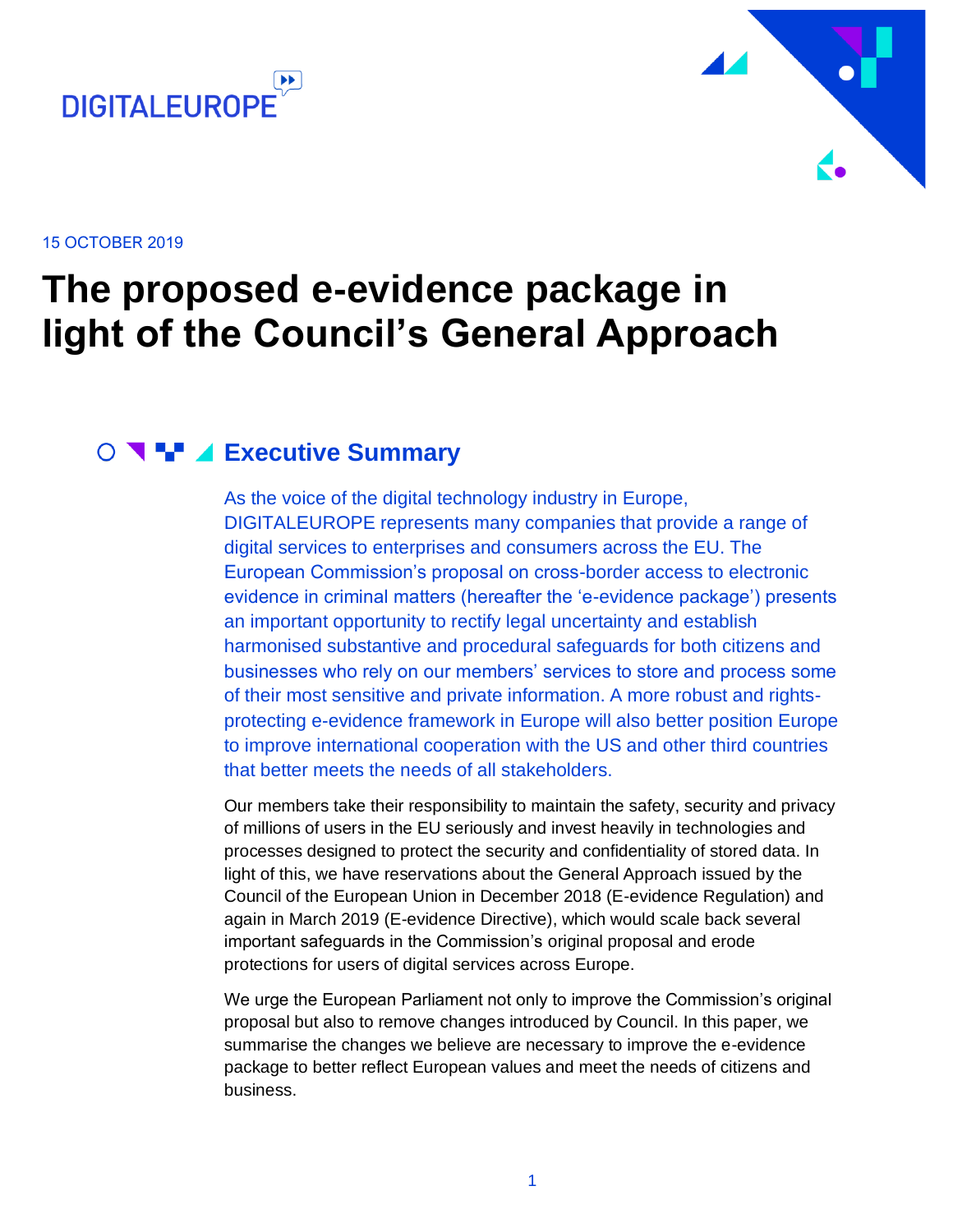



DIGITALEUROPE looks forward to engaging in a constructive discussion with policymakers and stakeholders on all key points in the proposals.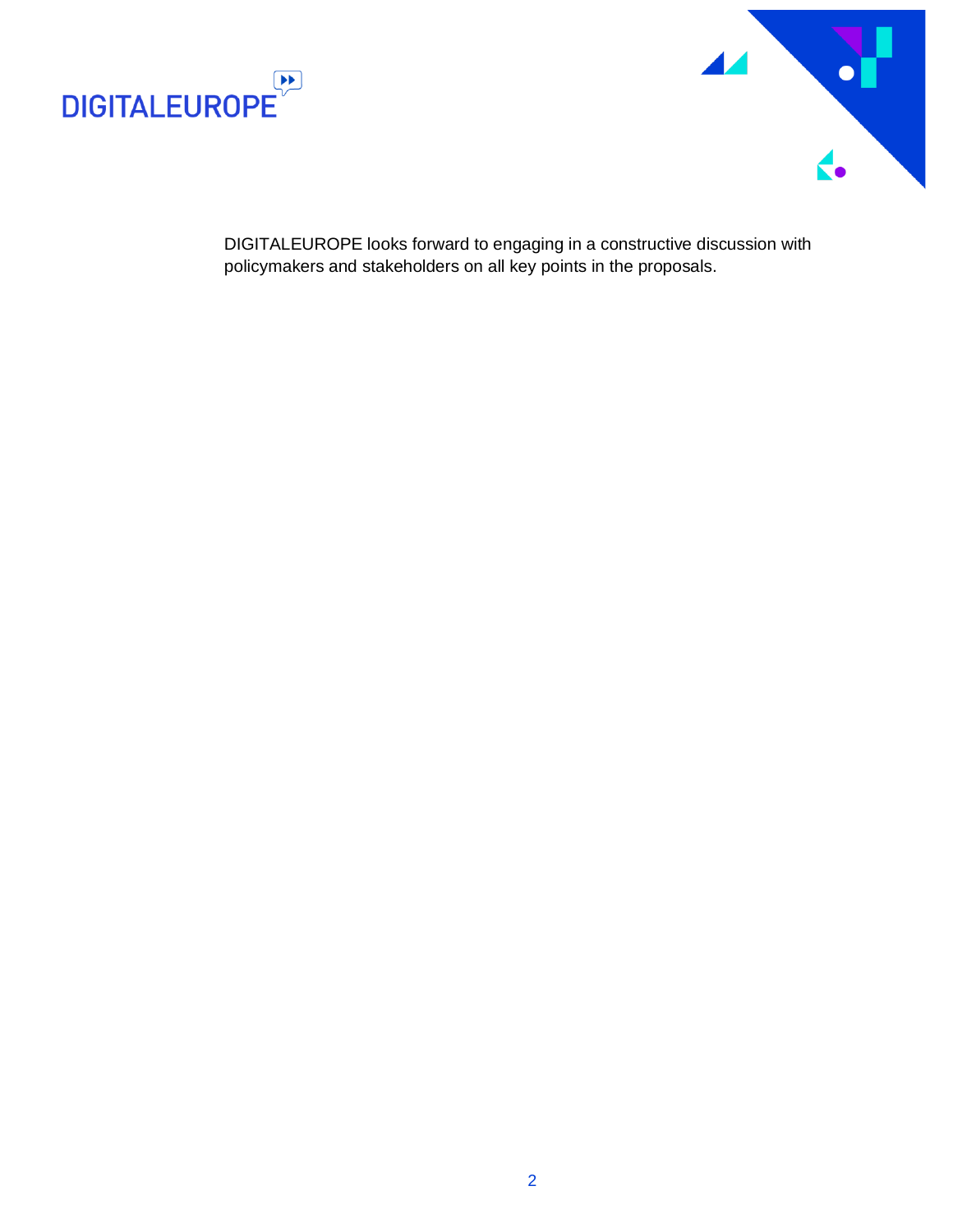



## **Table of Contents**

<span id="page-2-0"></span>

| $\bullet$                                                                       |
|---------------------------------------------------------------------------------|
| $\bullet$                                                                       |
|                                                                                 |
|                                                                                 |
| Exclusive use of Union instruments for cross-border situations 4                |
|                                                                                 |
| Strong protections for users' rights (Arts 4 and 5) 6<br>$\bullet$              |
| Notice to the user and transparency (Arts 11, 19 and 22) 8<br>$\bullet$         |
| $\bullet$                                                                       |
| $\bullet$                                                                       |
| Necessity of immunity for good-faith compliance (Recital 46)  11<br>$\bullet$   |
| ۰                                                                               |
| Ability for service providers to intervene with orders (Art. 9) 12<br>$\bullet$ |
| $\bullet$                                                                       |
| Clear rules on handling conflicts with foreign law (Art. 15 and 16)<br>13       |
| Provider participation in conflict-of-law evaluations 15<br>$\bullet$           |
| Mechanism to address conflicts with Member State laws 15<br>$\bullet$           |
| Legal representative (Art. 7 of the Regulation and Arts 1, 2 and 3              |
| $\bullet$                                                                       |
| $\bullet$                                                                       |
|                                                                                 |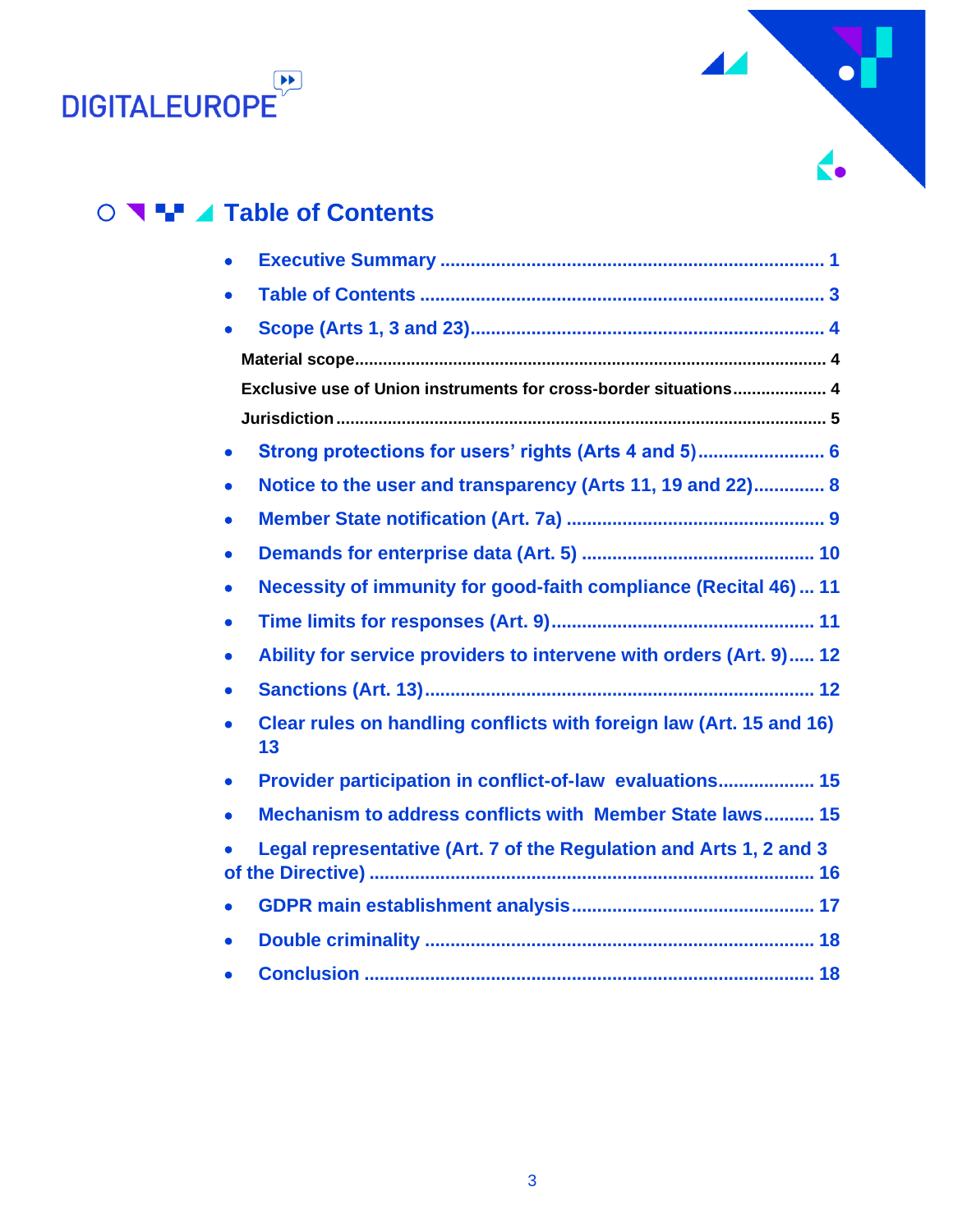



## **Scope Scope (Arts 1, 3 and 23)**

#### <span id="page-3-1"></span><span id="page-3-0"></span>**Material scope**

DIGITALEUROPE agrees with both the Commission and the Council positions which restrict the scope of the e-evidence package to stored data, excluding realtime interception and 'direct access.' DIGITALEUROPE urges the European Parliament to do the same.

#### <span id="page-3-2"></span>**Exclusive use of Union instruments for cross-border situations**

When law enforcement authorities seek data from a company whose main establishment is located outside of the requesting authority's country, the eevidence package preserves mechanisms that many law enforcement authorities (LEAs) rely on today to obtain data on a cross-border basis, including through European Investigation Orders (EIOs) and orders obtained through Mutual Legal Assistance (MLA) ('Union measures'). The e-evidence package also preserves the use of national orders for purely domestic scenarios.

Art. 1 states that the Regulation lays down rules under which a Member State authority may order a service provider offering services in the Union to produce electronic evidence. It clarifies, however, that this is without prejudice to authorities' powers to compel service providers established on their territories to comply with similar national measures. While we do not question the right of Member State laws to regulate purely domestic situations, that should not be the case where such national laws have cross-border impacts as this is the very essence of the problem the Regulation is trying to solve.

It is unfortunate that the Council's General Approach does not impose any obligation on an issuing authority to use a European Production Order (EPO) or European Preservation Order (EPO-PR) over a domestic instrument in crossborder cases – a shortcoming it shares with the European Commission text. As a result, the Council's text allows LEAs to bypass the safeguards set out in the proposed package and other Union measures and instead use a purely domestic legal process to obtain data about users located in a different Member State.

Such domestic procedures might offer fewer safeguards and result in weaker protections for fundamental rights across the EU. This approach also runs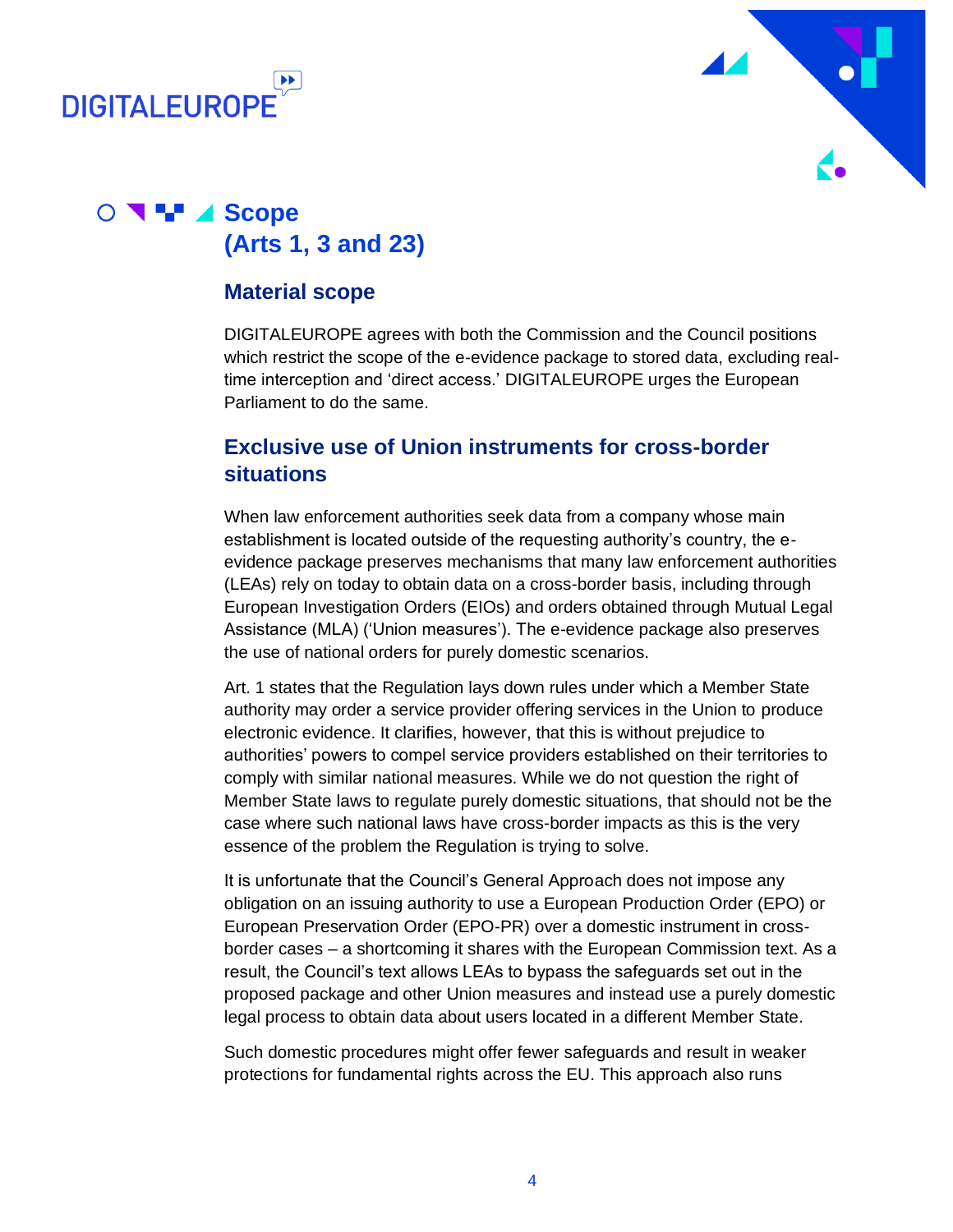



counter to the proposal's fundamental harmonisation goal, as service providers will be required to examine, and process orders based on different legal bases.

*We urge the European Parliament to require LEAs to use EPO(-PR)s or other Union instruments over domestic procedures unless those instruments are applicable. Revising the proposals in this way will strengthen safeguards for fundamental rights and reduce the risk that LEAs, using domestic procedures, will impose demands on service providers that can circumvent these safeguards.*

#### <span id="page-4-0"></span>**Jurisdiction**

We are concerned that both the Commission's proposal and the Council's General Approach depart from the standard of jurisdiction established by the Budapest Convention. That standard is composed of four elements, including the requirement that the service provider has possession and control over the requested information, which is missing from the e-evidence package.<sup>1</sup>

*Companies should be able to maintain robust internal procedures that limit access and disclosure rights to users' communication data to those company personnel who are best placed to conduct the task.*

Sales personnel in a store that sell hardware, for example, who may or may not be full-time employees and have no reason to access user information such as their emails, should not be punished for their inability to comply with the Order. Recognising the standard based on possession or control should not inhibit effective cooperation, as EPO(-PR)s will help authorities address the relevant European entities. However, the standard is essential from an international and data protection perspective.<sup>2</sup>

<sup>1</sup> See pages 13-14 of the study Commissioned by the LIBE Committee 'an assessment of the Commission's proposal on electronic evidence' [\(http://www.europarl.europa.eu/thinktank/en/document.html?reference=IPOL\\_STU\(2018\)604989\)](http://www.europarl.europa.eu/thinktank/en/document.html?reference=IPOL_STU(2018)604989)

<sup>2</sup> It is also important that this standard is also preserved in the context of the 2nd Additional Protocol to the Budapest Convention.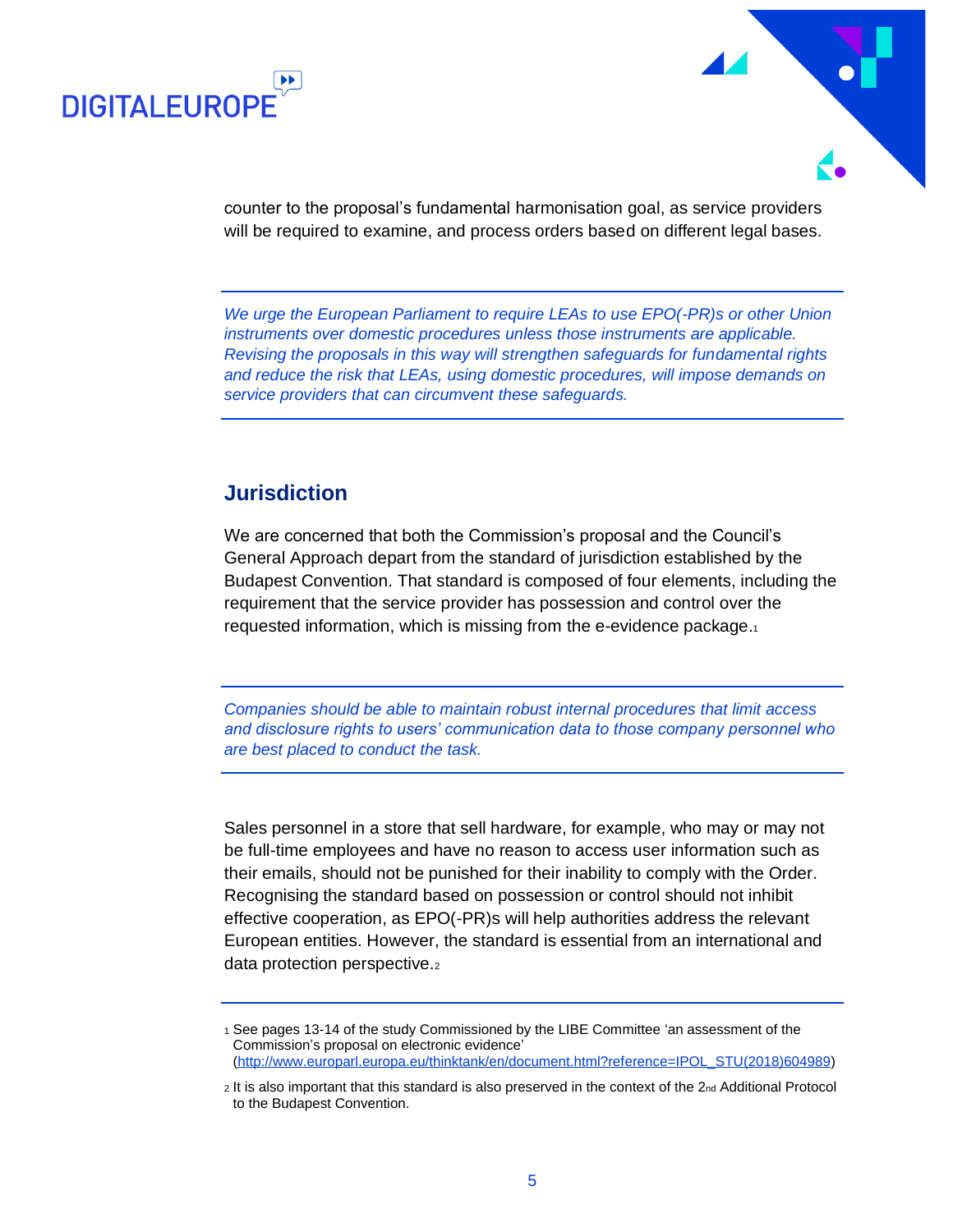



## ○ **N + 4 Strong protections for users' rights (Arts 4 and 5)**

<span id="page-5-0"></span>As we have called for previously, any solutions found at EU level must respect the rule of law and fundamental rights, as confirmed by European Court of Human Rights (ECHR) and Court of Justice of the European Union (CJEU) jurisprudence. Accordingly, requests for access to data must respect a number of procedural safeguards. Any request must: be 'reasoned,' based on law and subject to review and decision by a court or an independent administrative body; be limited to what is strictly necessary for the investigation in question; and target individuals implicated in the crime.

For EPOs seeking more sensitive data (i.e. the content of a communication or its source or destination), the underlying crime must be serious. EPOs must also be no broader than necessary (i.e. 'necessary and proportionate') and should be barred where the issuing LEA believes the data is protected by immunities or privileges in the Member State of the service provider, where the user is located, or where disclosure would impact the national security, defence or other fundamental interests of that Member State. These protections are vital to protecting user rights and must be preserved during the legislative process.

Furthermore, DIGITALEUROPE is concerned that the Regulation does not require a sufficient threshold of proof for obtaining the content of one's communications. One solution could be that the legislation requires that when requesting data from a provider established in another Member State, the issuing authority must present specific facts to the judge demonstrating that the requested information is relevant and material to an ongoing criminal investigation. When requesting the content of the communication, the issuing authority should also be required to demonstrate that the evidence is likely to be present in the specific place to be searched.

*As pointed out by the European Parliament in its working documents, as it stands,*  LEAs would be able to demand too much data, which in the aggregate could reveal *more information than was intended about the target(s), thereby conflicting with the requirement of necessity and proportionality. Moreover, the issuing authority should also be required to demand data only for a fixed time period. Demands must not be open-ended.*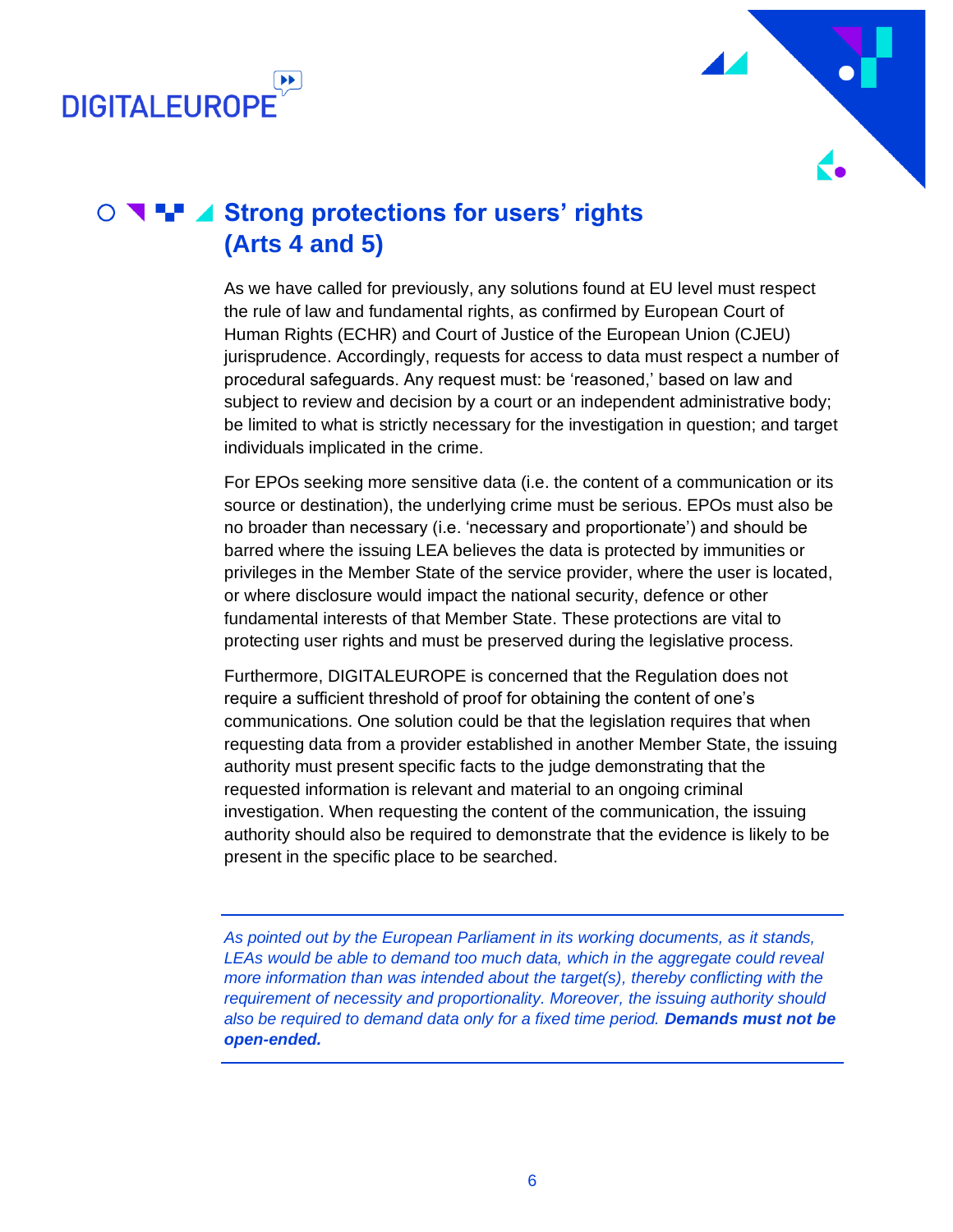

Companies should be able to object to demands that are clearly too broad in order to prevent unlawful disclosures. In many cases, only the service provider will know that the information sought is overbroad*.* In order to better assess orders that demand too much data, whether unwittingly or not, the issuing authority should be required to communicate the grounds for necessity and proportionality in the Production or Preservation Order's Certificate (EPOC(-PR)). The issuing authority must also certify in the EPOC(-PR) that the data could not be obtained by another, less intrusive method.

**DIGITAL FUROPI** 

*We strongly believe that not only the Member State authority but also the service provider should receive such information in order to properly assess the lawfulness of the request.*

In the context of a request to a service provider in relation to an enterprise customer, the requirements of 'necessary and proportionate' must include justification as to why the request must be addressed to the service provider and not to the customer directly. This should be built into the procedure for seeking judicial authorisation and should be confirmed to the service provider as part of the information provided in order for providers to properly assess the request.

Finally, while Art. 1(2) and Recital 12 confirm that the Regulation respects fundamental rights under the ECHR and the Charter for Fundamental Rights, the recital should also explicitly mention the rights of freedom of expression and prohibition of torture. Beyond these procedural safeguards, we would encourage legislators to also consider 'thresholds of proof.'

The Regulation should make it explicit that there is no requirement for a service provider to reverse engineer, provide back doors or any other technology mandates to weaken the security of its service. Service providers must have the ability to continue to deploy the best possible encryption and other security technologies to ensure the security, integrity and confidentiality of their services.

According to Recital 19, data must be provided regardless of whether it is encrypted or not. Providing encrypted data is rendered useless without the applicable decryption keys. Therefore, we would argue that the reference to providing encrypted data in the recital should be removed from the proposal.

We would strongly discourage the consideration of any measures that would lead to a weakening of data security and privacy of the entire digital ecosystem.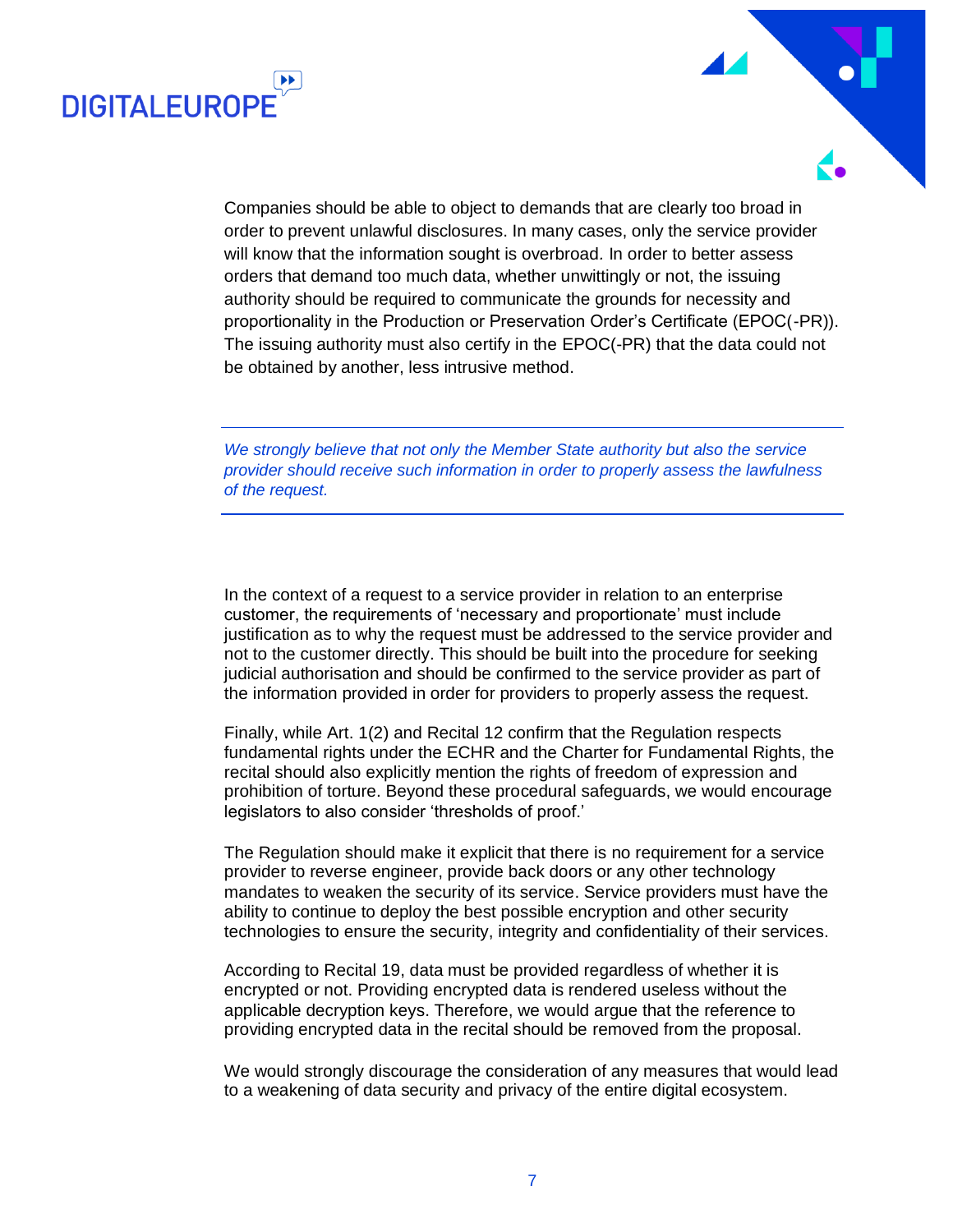



## **Notice to the user and transparency (Arts 11, 19 and 22)**

<span id="page-7-0"></span>The Commission's original proposal recognises that, in some scenarios, EPOCs must be kept confidential. However, the proposal also recognised that providers should not, by default, be required to keep the orders secret.

DIGITALEUROPE strongly rejects amendments made by the Council to Art. 11 which would prohibit service providers from notifying persons or entities that their data is being sought unless the issuing authority explicitly requests the provider to do so. Moreover, the Council's text imposes no obligation on LEAs to justify the need for secrecy to an independent authority, or to establish that these restrictions on notice are no broader than necessary and respect the fundamental rights of all affected parties.

Secrecy should only be required when the circumstances necessitate it. Any requirement for secrecy should be narrowly tailored to the circumstances and last only as long as necessary (i.e. one year or less barring exceptional circumstances). Moreover, the issuing authority should provide a justification as to why giving notice would jeopardise an ongoing investigation and/or endanger public security. In this regard, DIGITALEUROPE agrees with the European Parliament working documents that 'prior notification of the suspect or accused is key.'<sub>3</sub>

*DIGITALEUROPE urges the European Parliament to require LEAs to notify impacted individuals and remove any bar against service providers from being able to do so, unless the circumstances of the specific investigation justify secrecy for a limited period of time. Moreover, if secrecy is justified, LEAs should be required to notify the affected individuals as soon as notification would no longer obstruct the criminal investigation.*

DIGITALEUROPE supports the Commission's proposal that the LEAs must provide information about available legal remedies. This requirement not only ensures a degree of transparency around LEA demands for data, but also guarantees the respect of users' right to effective remedy and due process. DIGITALEUROPE fully supports the inclusion of additional protections such as

<sup>3</sup> See page 2 of the '6th Working Document (A) on the proposal for a Regulation on European Production and Preservation Orders for electronic evidence in criminal matters (2018/0108 (COD)) – Safeguards and remedies.' [\(http://www.europarl.europa.eu/doceo/document/LIBE-DT-](http://www.europarl.europa.eu/doceo/document/LIBE-DT-637466_EN.pdf?redirect)[637466\\_EN.pdf?redirect\)](http://www.europarl.europa.eu/doceo/document/LIBE-DT-637466_EN.pdf?redirect)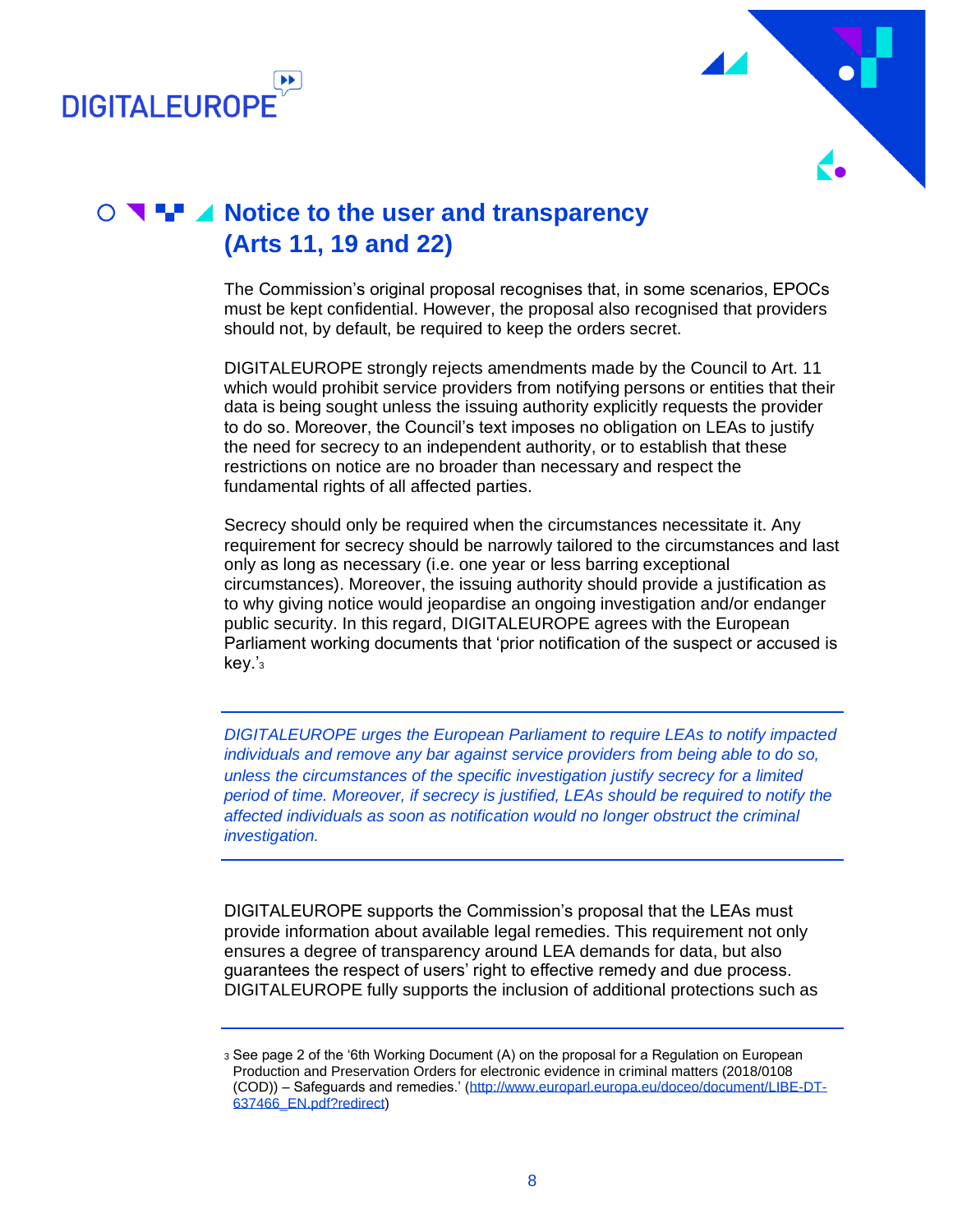



an ability for addressees to challenge compliance with an Order where they believe confidentiality requirements are not justified.

The percentage of EPOC(-PR)s where confidentiality clauses are included should also be included in the statistics collected by Member States under Art. 19. Such statistics should be published by the Commission, together with the other statistics it receives.

The Regulation should prohibit Member States from limiting companies' ability to issue transparency reports on the number of EPO(-PR) requests they receive from each country. We are encouraged to see that the Member States explicitly granted the service providers the right to 'collect, maintain, and publish statistics' on the Orders received.

Finally, DIGITALEUROPE supports the Commission's proposal which would make information publicly available regarding competent issuing authorities, enforcing authorities and courts. The latter category should be expanded beyond the courts relating to third-country cases and include judicial authorities for appealing pecuniary sanctions.

#### **Member State notification (Art. 7a)**

<span id="page-8-0"></span>One of the most significant changes the Council made to the Commission proposal is the introduction of the additional notification procedure to another Member State. The Council text states that, in cases where the issuing LEA has reasonable grounds to believe that an EPO seeks data (content) of a person who is not residing on its own territory, it must send a copy of the EPOC to the enforcing Member State.

DIGITALEUROPE recognises the merit of involving the enforcing Member State in the process. However, in instances where the issuing authority has reasons to believe that the requested content data may be protected by immunities and privileges of the enforcing Member State, there is no obligation under Art. 7a(2) for the enforcing authority to clarify the issue within 10 days. Furthermore, Art. 7a(4) notes that the notification procedure shall have no suspensive effect on the obligations of the EPOC addressee. This may lead to a situation where a service provider responds, in good faith, within 10 days of receiving an EPOC, only to find out that after 10 days the enforcing authority confirms the disclosed content data was protected by an immunities or privilege ground. Such a situation would lead to legal liability for service providers.

Furthermore, DIGITALEUROPE believes that there should be a requirement to notify the Member State where the user whose information is sought resides (i.e.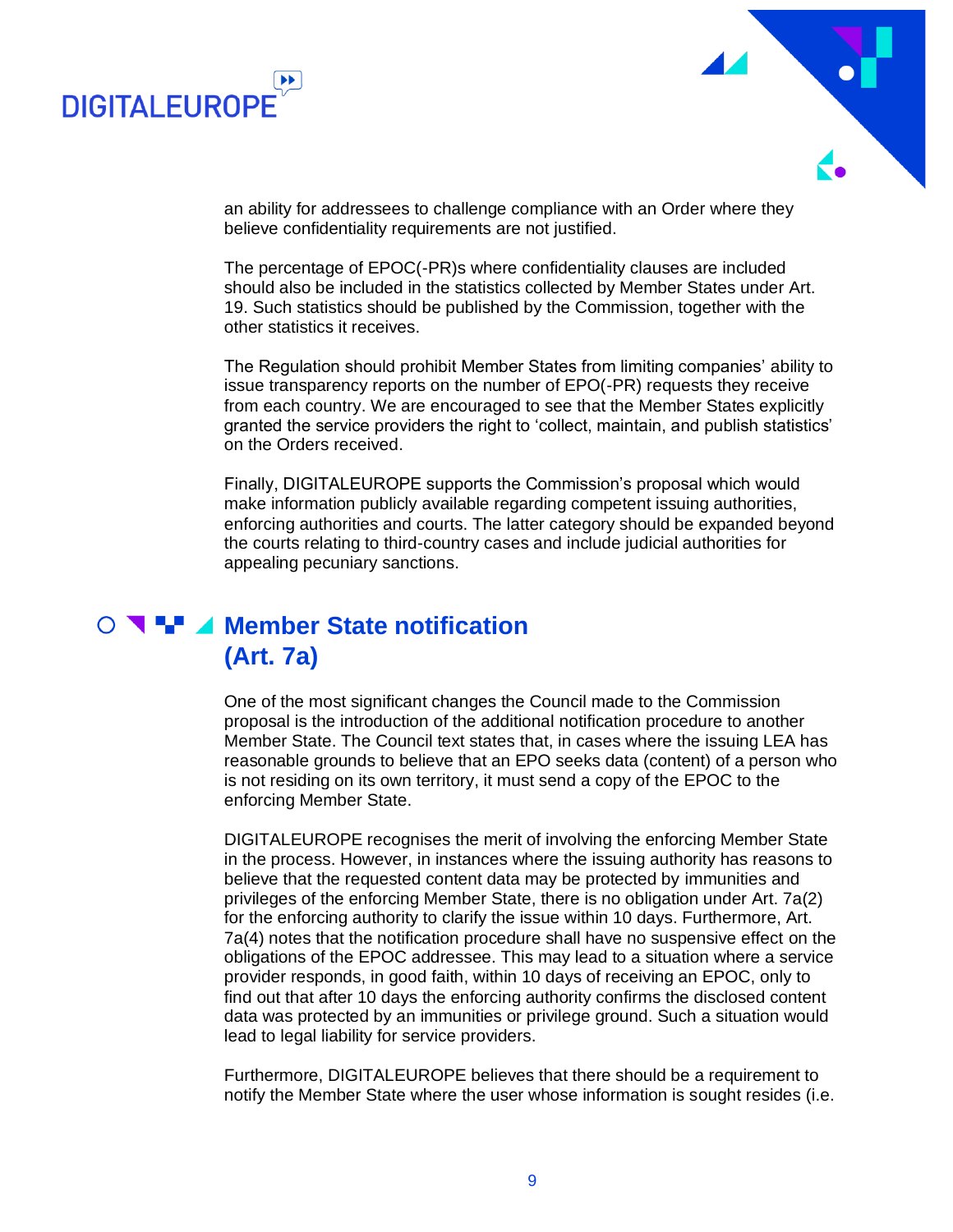



the 'affected' Member State). Relevant procedural protections and remedies often arise under the laws of the Member State where a person resides, which often will not be the enforcing Member State. For example, under the Council proposal, Ireland may be inundated with notices since many service providers have established their law enforcement compliance team in Ireland. This will create a difficult situation for the Irish authorities to evaluate all orders.

Failing to give notice to affected Member States risks abrogating the fundamental rights of individuals whose data is targeted. It also means that providers will be compelled to disclose a person's data in situations where doing so would conflict with the law of the Member State where the person resides. Resolving those conflicts will be difficult if not impossible. This could be circumvented if the affected Member State is unaware of an issued order.

DIGITALEUROPE urges the European Parliament to require the issuing authority to notify the Member State of the EPO where the person targeted by the order resides. The 10-day timeline for compliance with the EPO by the service provider should be suspended until the enforcing authority is able to verify whether the requested data is protected by immunities or privilege grounds. This Member State will be in the best position to identify any applicable protections and will have the strongest interest in defending these protections. This solution should not be unduly burdensome given that, according to the Commission, around 92% of LEA demands for user data involve targets located in the same Member State.

#### **DEMIT 4 Demands for enterprise data (Art. 5)**

<span id="page-9-0"></span>We are pleased to see that the Council text preserved the Commission's proposals that where LEAs seek data stored on behalf of an enterprise, they must seek the data from the enterprise itself, unless doing so would jeopardise the investigation. Again, while the article and accompanying Recital 34 make it clear this includes hosting services, for the sake of clarity it would be good to clarify this covers all enterprise cloud services – including software as a service and platform as a service – not just infrastructure as a service.

We are also pleased that the Council draft has opted to add a clause protecting the confidentiality of public authorities' data stored in the cloud by limiting the reach of the EPO seeking such data to the issuing State.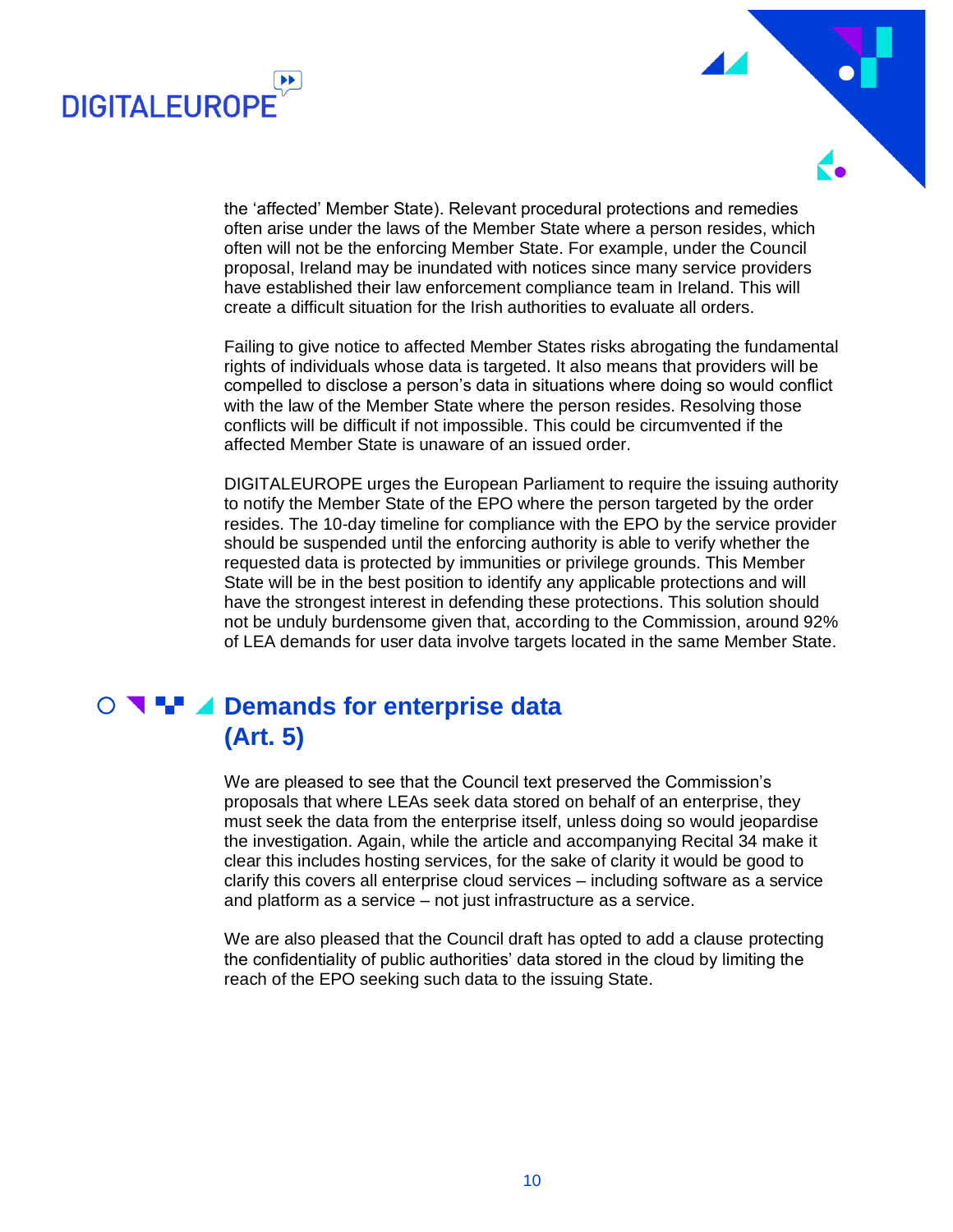



## **O N H** ⊿ Necessity of immunity for good-faith compliance **(Recital 46)**

<span id="page-10-0"></span>The Regulation and Directive require service providers to comply with EPOs and other legal processes or face substantial penalties. However, they do not clearly protect providers if their compliance violates other EU or Member State laws. Recital 46 of the Regulation states that providers should be immune from liability for their good-faith compliance with disclosure and preservation orders.

*This immunity is critical and should be included in the Regulation's operative provisions.*

<span id="page-10-1"></span>This change should be a priority as the proposals move through the legislative process.

### **O T H** ⊿ Time limits for responses **(Art. 9)**

The Commission's proposal requires providers to transmit data to LEAs 'at the latest within 10 days upon receipt' of an EPO, and 'within 6 hours' in emergency cases. To adequately protect their users' interests, however, providers will need time to assess the legal validity of each order and to prepare their response. The time limits in Art. 9 will often be too short for these purposes and it is unfortunate that the Council has decided to uphold such tight deadlines for response.

*The Regulation should be amended to give providers sufficient time to meaningfully evaluate and respond appropriately to each disclosure order they receive.*

Furthermore, for emergency cases the time limit should be aspirational as opposed to mandatory. Even with the best intentions, it will not always be possible to react in a matter of hours, even for emergency cases. Given the impact such time limits have on service providers' ability to conduct due diligence, the most important change legislators could make to speed up disclosures of such data in such cases is to provide protection from liability, in accordance with the points raised in the previous section.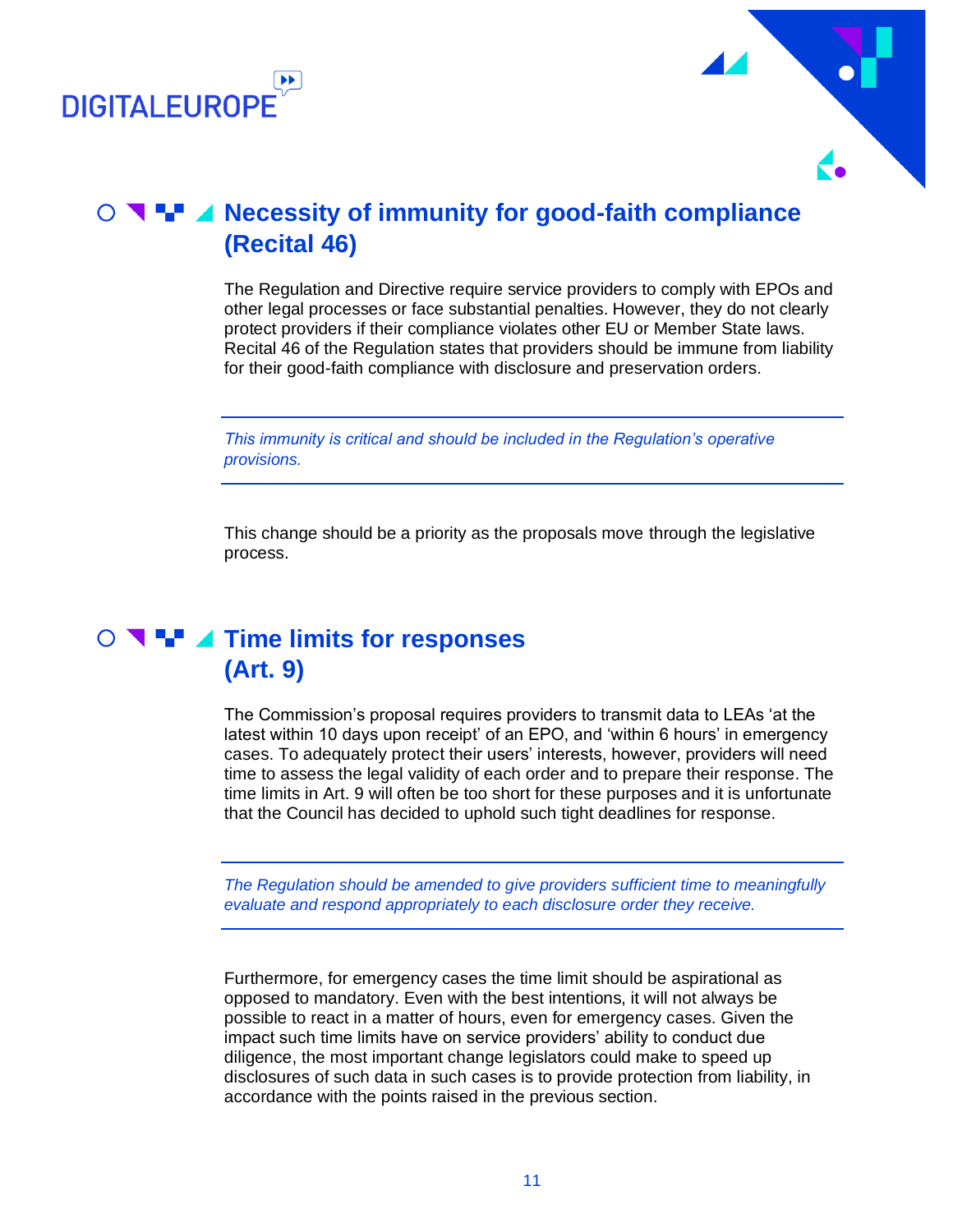



Moreover, if all requests are urgent, providers will no longer be in the position to prioritise the true emergency cases. It is important that only an imminent threat to life or physical harm should be treated as emergency. The proposed broad possibilities for authorities to depart from the already very tight deadlines should be deleted.

#### $\bullet$  **▼ ■ 4 Ability for service providers to intervene with orders (Art. 9)**

<span id="page-11-0"></span>Art. 9(5) of the Commission text authorises service providers to object to an EPO where it is apparent that the order manifestly violates the Charter of Fundamental Rights or is manifestly abusive. We share the Member States' view that this provision should not be focused on concerns that arise under the Charter but should instead give service providers the right to raise concerns whenever an order for user data is unlawful, overbroad or otherwise abusive.

DIGITALEUROPE members also see requests that may have impact on some basic rights, such as the right to freedom of expression. Therefore, a fundamental rights ground for refusal should be maintained. We welcome the Parliament's working document<sub>4</sub> that recognises the important role service providers can play in this regard.

Empowering service providers to raise such concerns is critical. In some cases, only service providers will have the ability to identify demands that are overly broad or inappropriate for other reasons. The Council's compromise text unfortunately does not give service providers any right or mechanism by which to raise concerns about the legality of orders they receive, and we strongly urge the European Parliament to reinstate such a possibility.

#### **O SALE Sanctions (Art. 13)**

<span id="page-11-1"></span>Art. 13 of the Council text would require Member States to administer fines of up to 2% of a service provider's total worldwide annual turnover for failure to comply

<sup>4</sup> See pages 3-5 of the '3rd Working Document (A) on the Proposal for a Regulation on European Production and Preservation Orders for electronic evidence in criminal matters (2018/0108 (COD)) – Execution of EPOC(-PR)s and the role of service providers.' [\(http://www.europarl.europa.eu/doceo/document/LIBE-DT-634849\\_EN.pdf?redirect\)](http://www.europarl.europa.eu/doceo/document/LIBE-DT-634849_EN.pdf?redirect)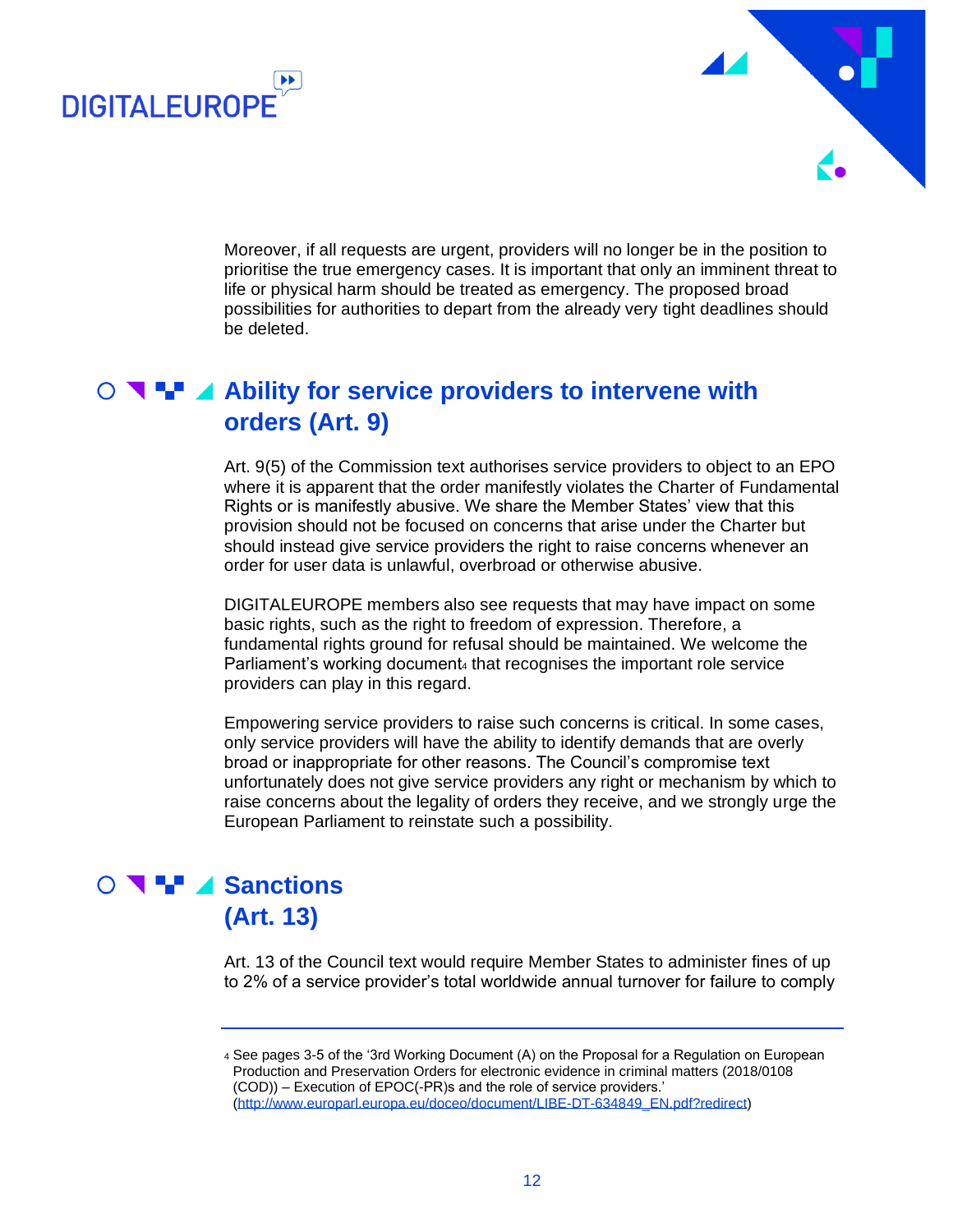



with an EPO, an amount that could run into the hundreds of millions of euros, or even billions for some providers.

Such fines will ultimately encourage compliance at all costs and penalise providers who take their responsibilities to protect their users' data seriously. Skewing incentives in this way compounds the problem of diminished protections for fundamental rights that runs throughout the Council text.

In addition, sanctions at this level also exacerbate the lack of protections against conflicts of laws in the Council text in cases where compliance with an EPO would violate a third-country law. For example, service providers will face the impossible choice of refusing to comply with the order and facing massive fines or complying with the order and violating their legal obligations, potentially triggering criminal sanctions in a third country.

<span id="page-12-0"></span>We urge the European Parliament to maintain the original sanctions provisions set out in Art. 13 of the Commission's proposal. This would require Member States to provide for sanctions that are 'effective, proportionate and dissuasive.'

#### **C T** <sup>■</sup> *▲* Clear rules on handling conflicts with foreign law **(Art. 15 and 16)**

To improve the efficiency and resilience of information systems, electronic data is nowadays often stored across national borders. This also means that when LEAs demand data, that data may be located in countries outside the Union and its disclosure might violate foreign law. Service providers more often than not operate across national borders and may be subject to a range of conflicting legal requirements. The Commission's proposal established two separate procedures through which a provider can challenge an EPO on these grounds. It also contemplated in certain situations that an EU court can notify authorities in foreign countries of the demand and give them an opportunity to oppose it.

These safeguards provide important protections for both users and providers. They also ensure that LEA demands for data address potential conflicts in a responsible way that respects the sovereignty and other compelling interests of those foreign states that might be impacted by the disclosure. These procedures also provide an important template for a broader international framework for dealing with legal conflicts created by cross-border demands for data. By removing Art. 15 from the Council draft, these safeguards intended to provide protection for users and providers have been substantially weakened.

The Council text has made the requirements for courts to communicate with third-country authorities to resolve identified conflicts of laws optional rather than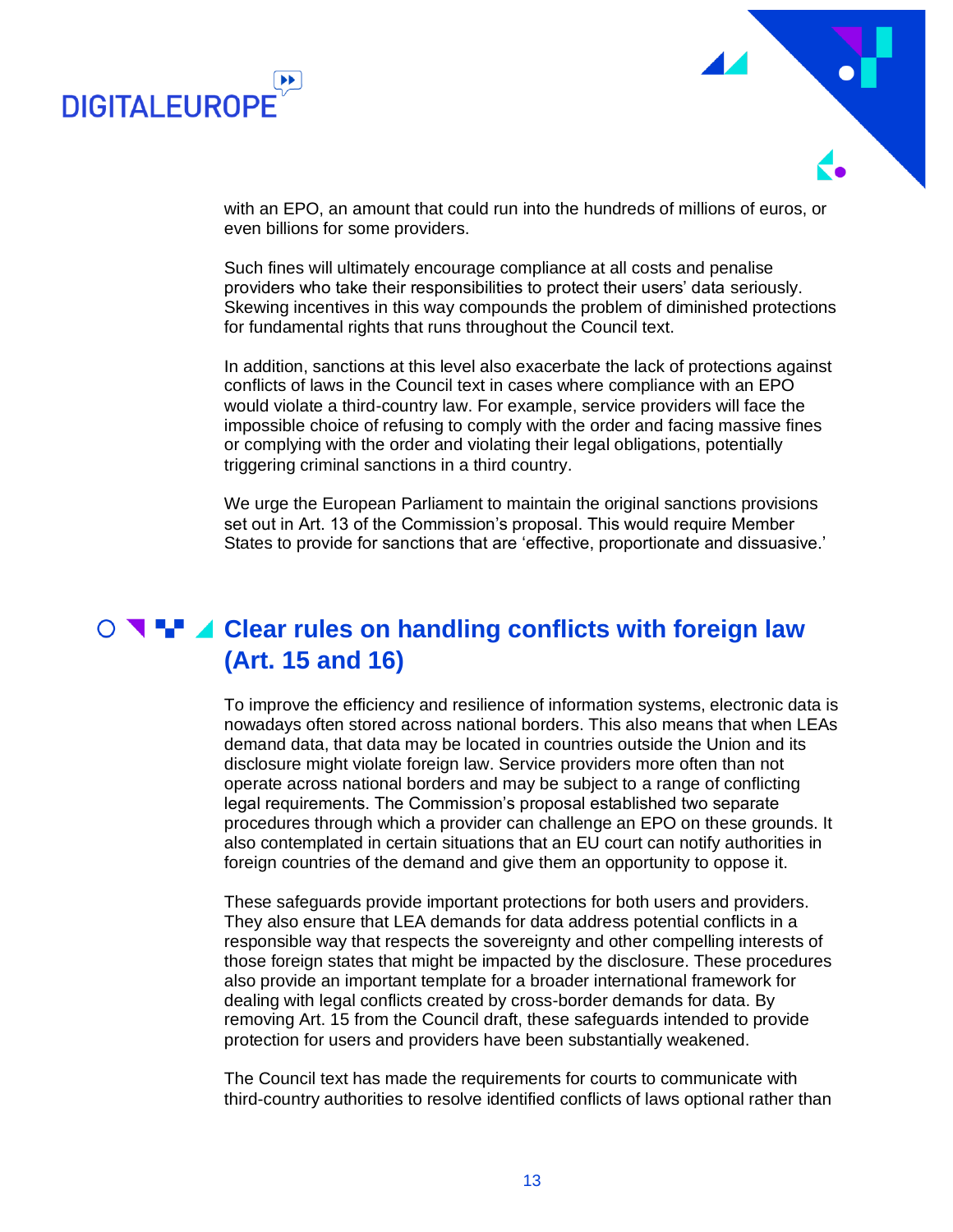



mandatory. At the same time, the Council text also prohibits service providers from disclosing that they have received an Order, which means that third countries – including countries that work closely with the EU on important public security and law enforcement matters – might never know that EU authorities have forced the provider to violate their laws. In addition, this will make it almost impossible for service providers to object or defend the underlying fundamental rights of the Order.

DIGITALEUROPE is also concerned that even where a court determines that enforcement of the Order would violate third-country laws protecting fundamental rights, the Council text authorises the court to uphold the Order. Lastly, the Council text gives providers only 10 days to file a reasoned objection setting out 'all relevant details on the law of the third country, its applicability to the case at hand and the nature of the conflicting obligation.' This very short period for service providers to assess the Order is far too insufficient for providers to prepare such a complex analysis.

We encourage the European Parliament to reinstate the Commission's original proposal for Art. 15. However, we believe that the proposed system can be improved upon further. If the competent Member State court determines that there is a conflict of law under Art. 15, they should automatically lift the Order. This should not depend on the third country's authority and its ability to intervene, especially if the court has the information necessary to decide the case.

There will indeed likely be many instances where the court has enough information at its disposal to make a well-informed decision, such as expert witnesses, previous submissions or testimony that was submitted in previous cases. Moreover, the proposal should require courts, where they have identified a conflict with third-country laws protecting fundamental rights, to lift the Order unless the competent authorities of the third country attest that there is no conflict. In addition, competent authorities should provide opportunities for service providers to submit arguments and evidence directly to such courts as to the existence or nature of such a conflict. These small nuances are important in light of the likely volume of requests that may trigger the process.

We welcome the recognition in the explanatory memorandum of the specific prohibitions within the US Electronic Communications Privacy Act that prevent the disclosure of content data except in very limited circumstances; the acknowledgement that MLAs should remain the main tool to access such data; and the recognition that an international agreement with the US is the potential route to tackle this conflict. We continue to believe that explicit acknowledgement of this clear conflict of law would ensure consistent interpretation across Member States.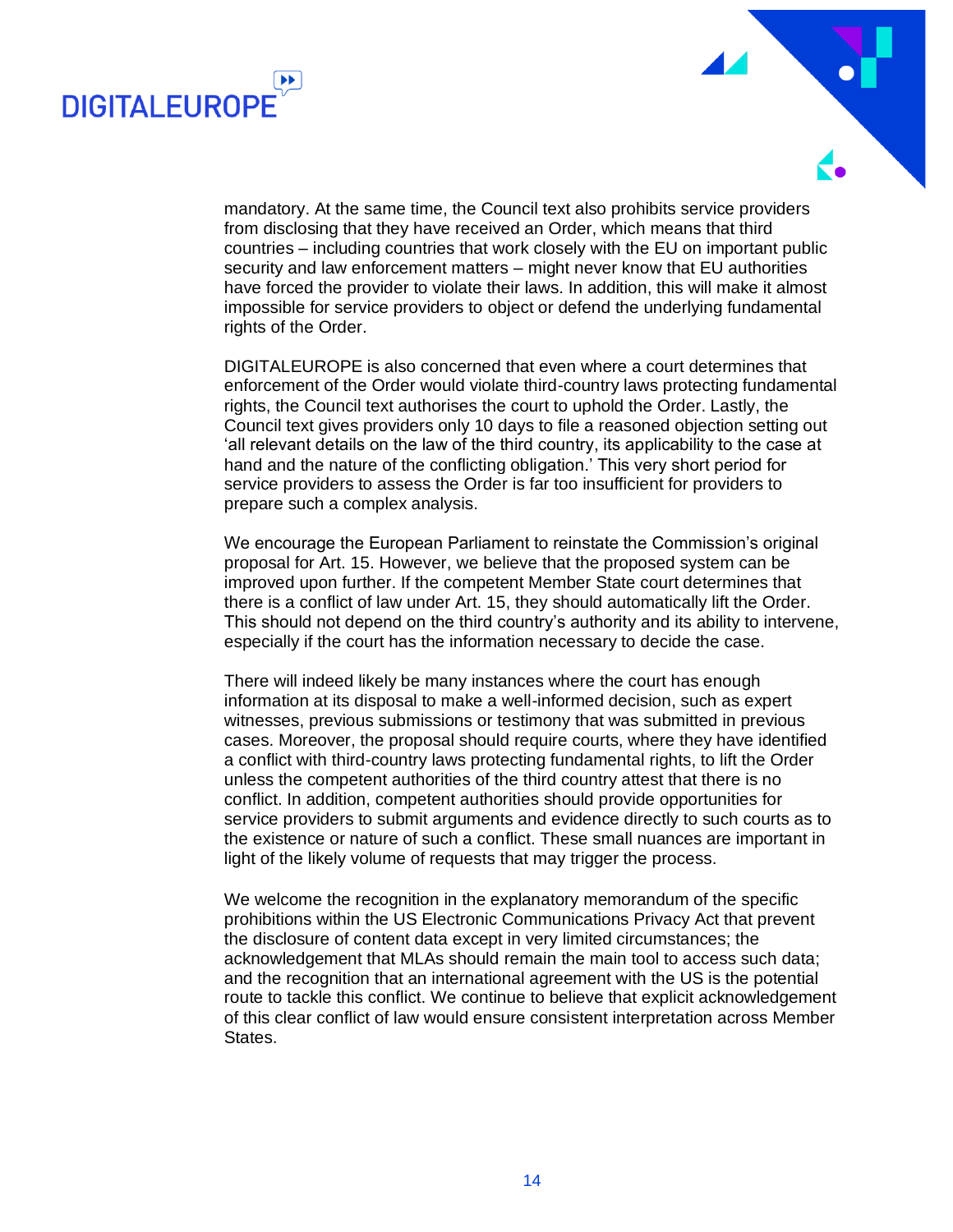



## **O ₹ + 4 Provider participation in conflict-of-law evaluations**

<span id="page-14-0"></span>When a provider challenges an Order on the basis that compliance would conflict with third-country laws, Arts 15 and 16 authorise the issuing Member State authorities to refer that decision to a Member State court for review. However, neither article gives providers the right to intervene in these proceedings. Provider participation will be important, as providers will often have information relevant to a court's determinations. Lack of provider participation could lead courts to rule based on incomplete understandings of the law or facts.

*Arts 15 and 16 should expressly authorise providers to intervene in these court proceedings.*

It should be stressed, in this context, that the requirement for the court proceedings to take place in the enforcing country and location of designated legal representative will create an impediment for smaller companies that do not have capacity to challenge in all Member States. It is positive to see that these issues and concerns have been picked up through the European Parliament's published working documents.

#### **Mechanism to address conflicts with Member State laws**

<span id="page-14-1"></span>While Arts 15 and 16 of the Regulation provide mechanisms for courts to address potential conflicts with third-country laws, there is no mechanism to guide providers when compliance with an order would violate the laws of a Member State other than that of the enforcing State, i.e. the Member State where the provider receives the order. Such conflicts could arise in any case where the data subject is a national of a Member State other than the issuing or enforcing State.

*Providers should have the ability to challenge compliance with orders that create a risk of such conflicts.*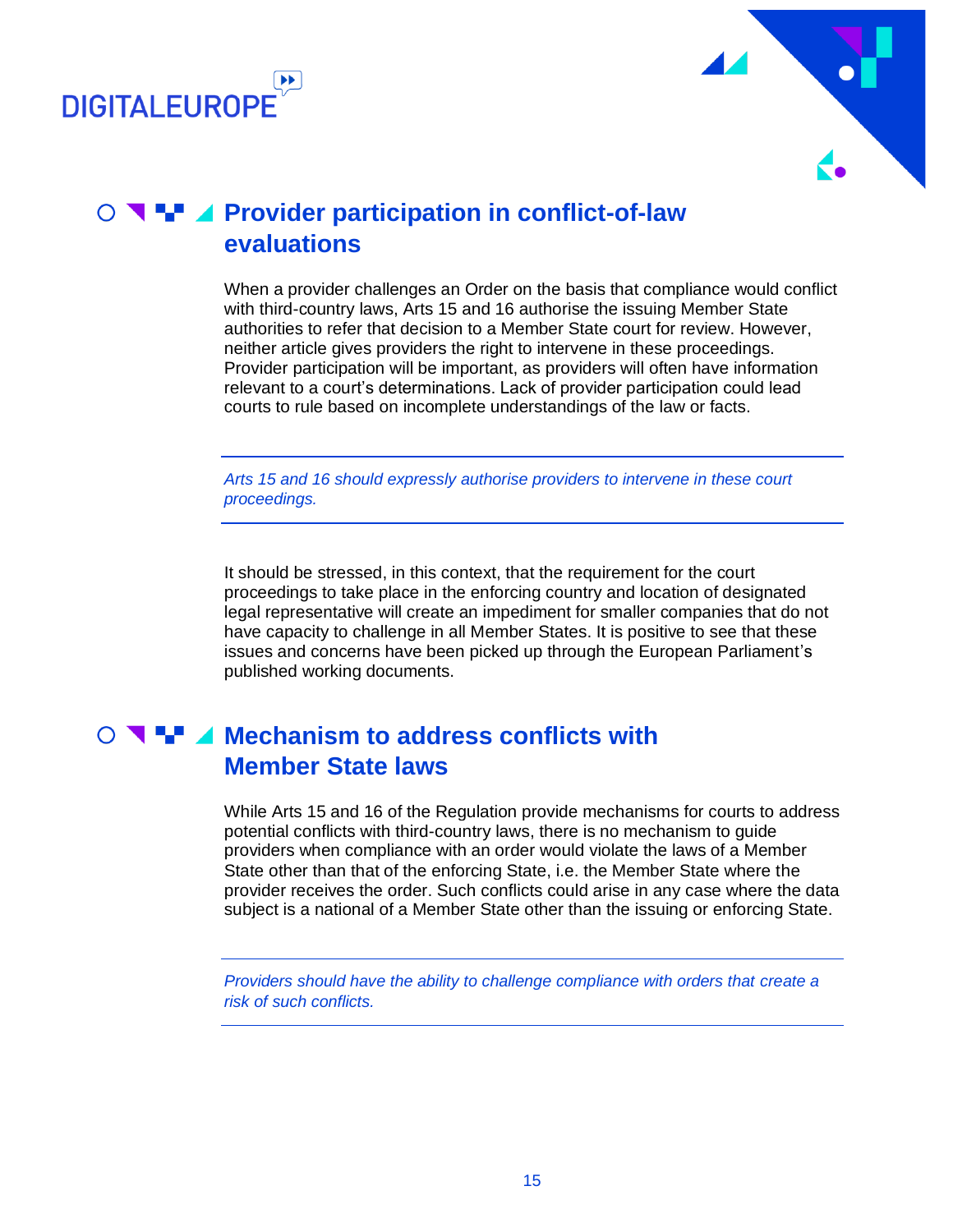



### **C Legal representative (Art. 7 of the Regulation and Arts 1, 2 and 3 of the Directive)**

<span id="page-15-0"></span>Our presumption is that the legal representatives are established in a separate legal instrument in order to ensure that they are the applicable addressee not only for EPOC(-PR)s, but also for other instruments available under domestic law. The intention for broader applicability of the representative is confirmed in Art. 1(1) and Recital 8 of the Directive. Establishing the legal representative with a Directive, which requires transposition into national law, adds an unnecessary layer of confusion and we continue to advocate converting the Directive to a Regulation or a separate Regulation as a more appropriate legal instrument.

The clause allowing national authorities to address service providers established on their territory (Art. 1 and accompanying Recital 11 of the Directive) contradicts the stated goal to simplify and harmonise the point of contact. While we understand this may be appropriate where service providers are only established in that Member State, it does not make sense for international service providers and will only slow the time to respond to such requests.

*DIGITALEUROPE strongly believes that EPOC(-PR)s or other Union-level instruments should be the only instruments used in a cross-border context.*

Likewise, authorities should not be allowed to address any establishment of a service provider when the legal representative does not comply with an EPOC(- PR), as is currently possible under Art. 7 of the Regulation. Authorities should not be permitted to go forum shopping for a more pliable or less knowledgeable branch of the same service provider simply because the representative did not comply; this possibility should apply, if at all, only where the legal representative does not respond in the allotted time in emergency cases. Entities that do not have possession and control over the information sought should only be responsible for forwarding the request to the establishment of the provider that does have possession and control over the sought information.

Finally, liability for non-compliance should be applied to the service provider or other legal entity and not the identified legal representative. Given that the legal representative can be a natural person under the Directive, it should be clear that they cannot be held personally liable for pecuniary sanctions.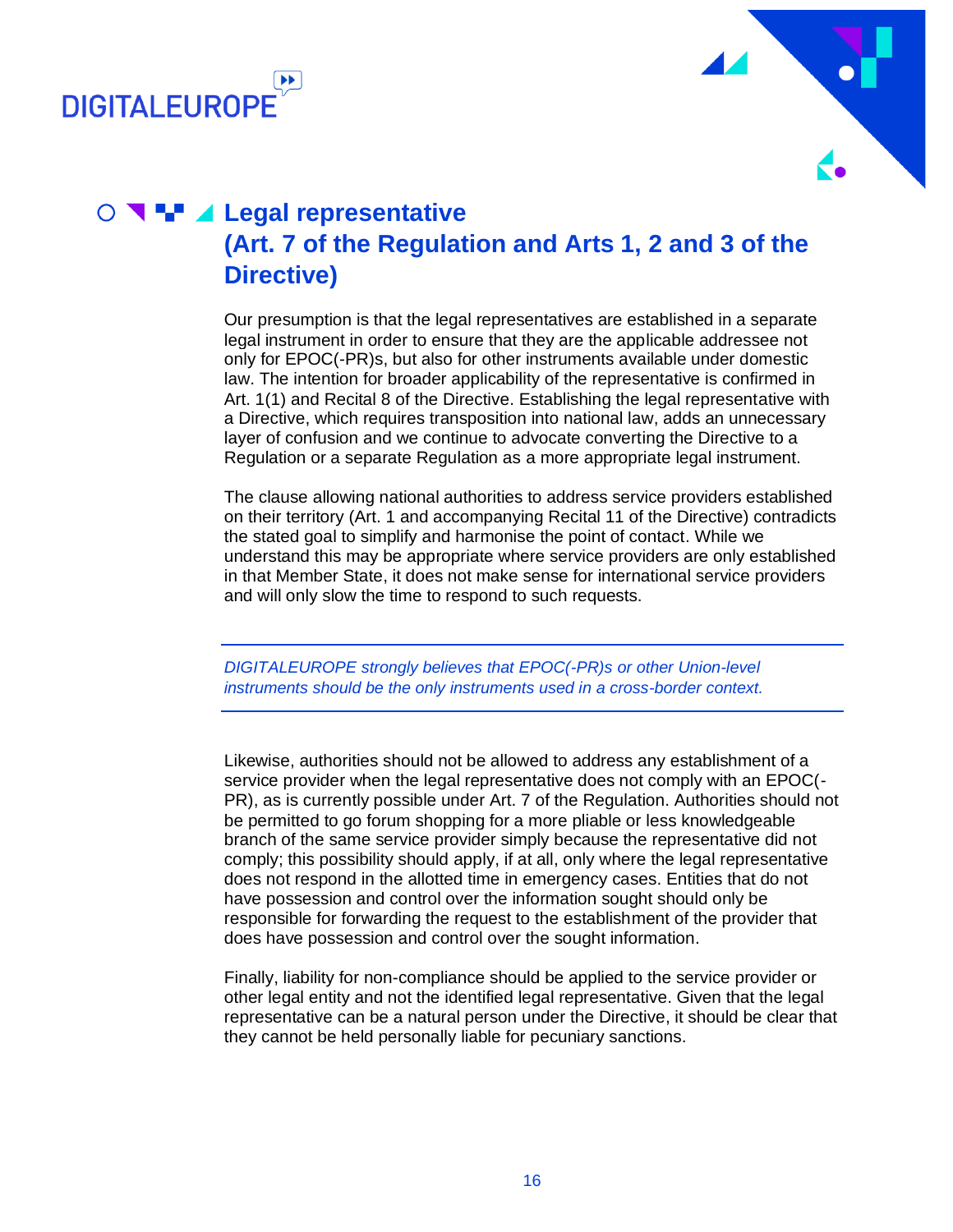



#### **GDPR main establishment analysis**

<span id="page-16-0"></span>The GDPR's 'lead supervisory authority' mechanism ensures that in cases of cross-border data processing, a single Member State's data protection authority (DPA) – in the controller's or processor's Member State of 'main establishment' – has primary oversight of that processing. The main establishment mechanism enhances coordination among DPAs and streamlines regulatory compliance for service providers. Perhaps inadvertently, however, the Directive could impact and create confusion around this important measure.

Under the Directive, legal representatives must have the authority to receive, comply with and enforce Member State decisions and orders issued for the purpose of gathering evidence in criminal proceedings (Arts 3(1) and (5)e). Recital 18 states that legal representatives 'should be able to comply' with decisions and orders addressed to them and Art. 3(7) of the Directive states that legal representatives must have the 'necessary powers and resources to comply.'

It is unclear what this obligation requires in practice or how it intersects with the GDPR's main establishment test. Must the legal representative have the power not only to accept demands and disclose data in response, but also to decide whether or not to disclose data? If so, does that suggest that the organisation's main establishment is, at least for purposes of that processing, located wherever the legal representative is located? Or could compliance with these requirements effectively turn the legal representative into a co- or joint controller with the main establishment?

This issue will be particularly acute for service providers whose current main establishment is in Ireland, because those providers will be required to locate at least one legal representative outside of Ireland, as long as Ireland continues not to participate in the EIO Directive.

To avoid this unnecessary complexity, we propose adding language to the Directive to clarify that the Art. 3(7) requirement for the legal representative to have 'powers and resources' is satisfied so long as the legal representative can accept and process orders served under EU instruments and can disclose data in response to those orders, but need not be the locus of decision-making authority as to whether an order is lawful, and/or should be complied with.

The Council's text amends Recital 15 to state: 'The sole designation of a legal representative should not be considered to constitute an establishment of the service provider.' This is helpful – if there is no establishment, there cannot be a 'main establishment' – and it arguably follows that the 'sole designation' of a legal representative likewise should not be seen as indicative of a main establishment under the GDPR. At the same time, it could be interpreted to mean that the mere act of designating a legal representative does not create an establishment,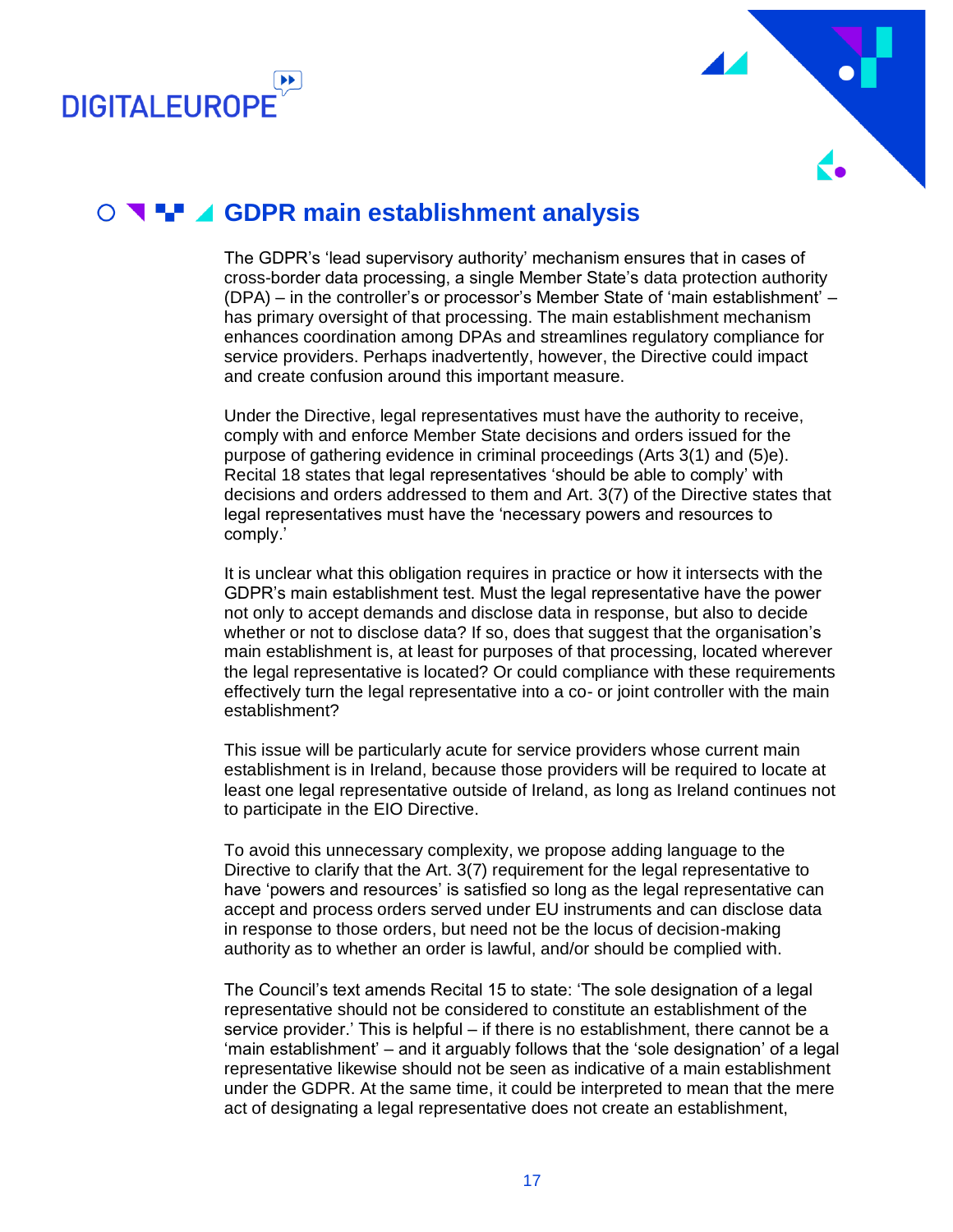



without bearing on the question of whether an establishment exists after that representative is vested with the 'powers and resources' required by Art. 3. Moreover, the recital language is non-binding, hence it remains possible under the Directive that a court would hold that the powers vested in a legal representative does constitute an 'establishment' in relation to the relevant processing.

#### **D N H** ⊿ Double criminality

<span id="page-17-0"></span>DIGITALEUROPE support harmonisation in this field, which will be particularly helpful for our SME members. The EIO contains a list of crimes to which an EIO can be submitted. We agree with the European Parliament that this list could be also included in the E-evidence Regulation and the EPO(-PR) should be submitted only for these.

However, from a legal certainty perspective it would be beneficial to include a reference as to what some of these crimes mean, in particular when they contain a definition at EU level. For example, the EIO list contains 'computer-related crimes': the EU has a Directive on attacks against information systems, so the definitions should be aligned across the legal instruments.

## **CONCHING CONClUSION**

<span id="page-17-1"></span>DIGITALEUROPE believes that any solution to improving criminal justice in cyberspace must consider the need for users of digital and online services – whether individuals, governments or businesses – to be accorded the same protections for their e-evidence as for the information they commit to paper, including the right to be notified that their data is being accessed.

DIGITALEUROPE is acutely aware that customers often do not want to put their data in a cloud infrastructure outside their national borders in part due to the concern that law enforcement in another country could obtain their data. Any new framework must address this core concern and possible inhibitor to the adoption of cloud technologies. Potential customers will naturally be reluctant to take advantage of cloud solutions if they perceive that their privacy protections will be reduced. These customers, as data controllers themselves, have direct legal obligations concerning the management of their data and they – not service providers – should be direct recipients of any law enforcement demands for data.

Any EU proposal should also take into account the international precedent it sets. It should honour international standards defining jurisdiction, as defined in the Budapest Convention. It should also strive to complement the EU rules with government-to-government solutions. Such solutions would limit the precedent-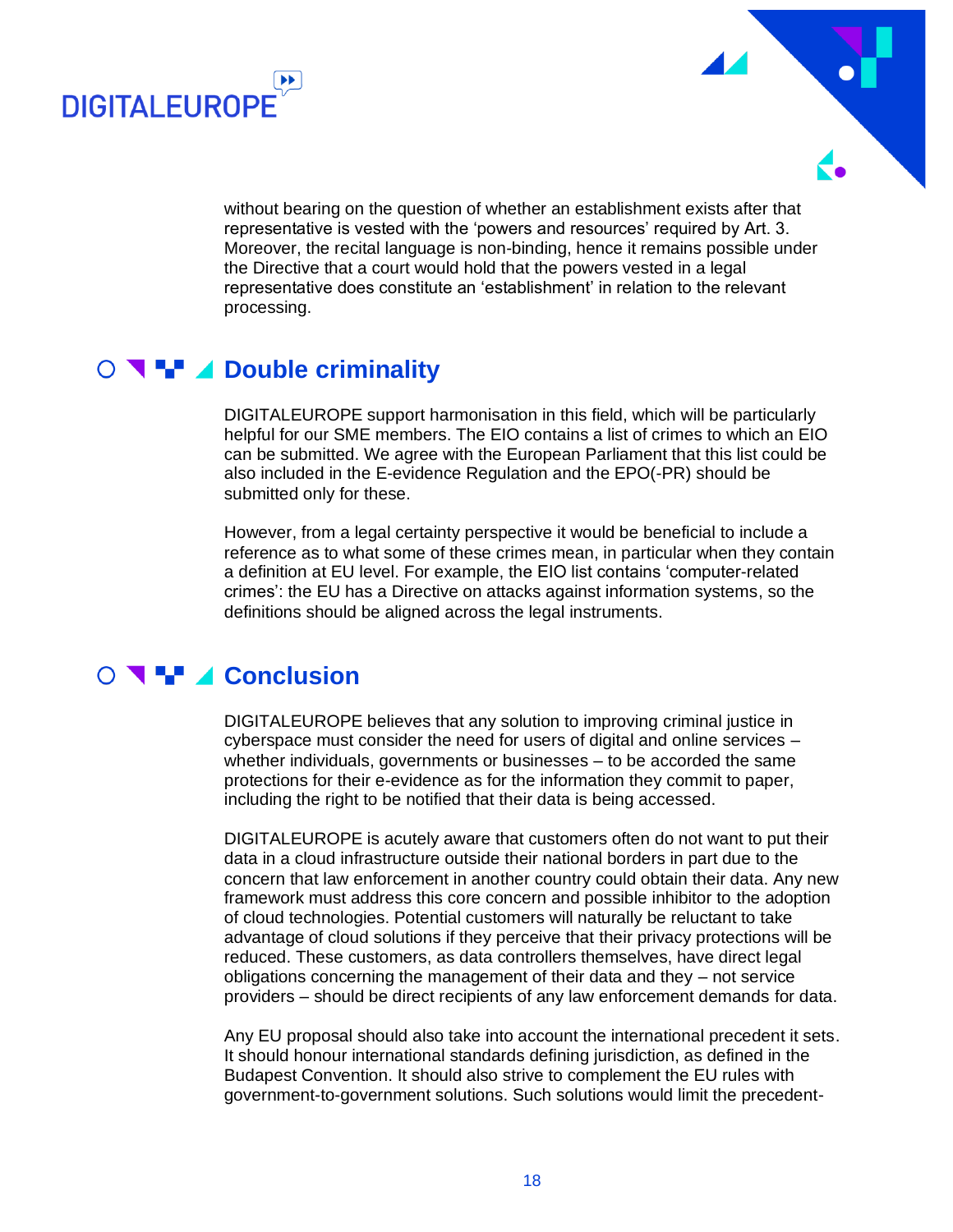



setting nature of the e-evidence proposals to countries with strong privacy protections and rule of law, thus limiting conflicts of law. This would allow the EU to raise, rather than undermine, the global rule-of-law and fundamental rights standard.

We hope that the e-evidence proposal will provide a strong platform for the Commission to negotiate agreements with third countries that provide similar rules-based protections for users and providers when LEAs seek access to stored data on a cross-border basis, including reciprocal arrangements between the EU and the US. We look forward to working with the Commission, the Council and the Parliament to further refine the Regulation and Directive along the lines indicated above.

#### FOR MORE INFORMATION, PLEASE CONTACT:

#### Alberto Di Felice A.

**Senior Policy Manager for Infrastructure, Privacy and Security** [alberto.difelice@digitaleurope.org](mailto:alberto.difelice@digitaleurope.org) / +32 471 99 34 25